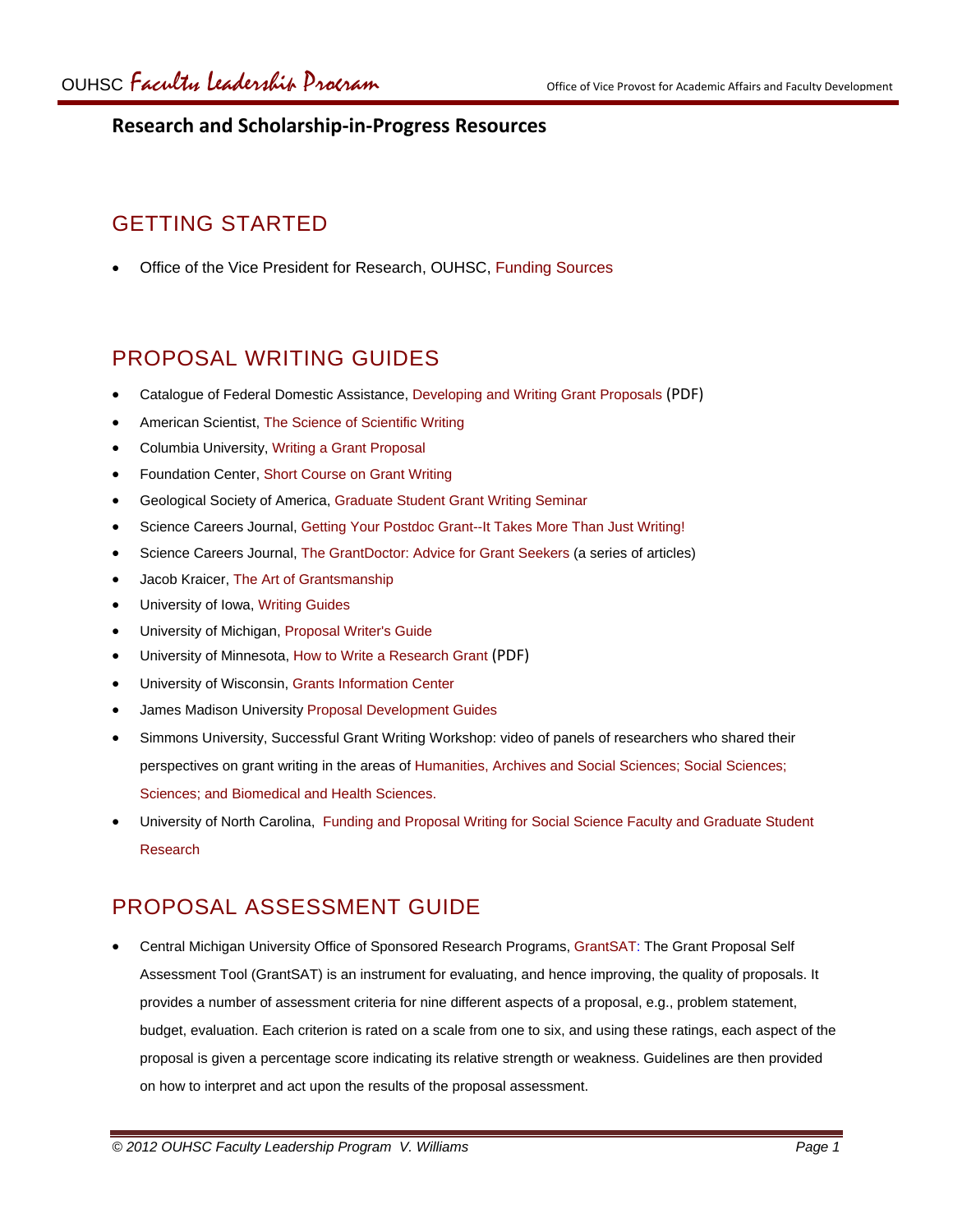# PROPOSAL PLANNING – Agency Specific

#### **National Institutes of Health**

- [NIH Institutes and Centers](http://www.nih.gov/icd/)
- [NIH Common Fund](https://commonfund.nih.gov/)
- **Grant Writing Tips Sheets**
- [NIH Grant Cycle](http://www.niaid.nih.gov/researchfunding/grant/cycle/pages/default.aspx)
- [Early Stage Investigator Policies;](http://grants.nih.gov/grants/new_investigators/index.htm) [New Investigator Guide to NIH Funding;](http://www.niaid.nih.gov/researchfunding/grant/pages/newpiguide.aspx) and [New Investigator Series](http://www.niaid.nih.gov/researchfunding/grant/pages/newpiportal.aspx#nl)
- [Should I contact a program officer before I apply?](http://nexus.od.nih.gov/all/2011/06/29/should-i-contact-a-program-officer-before-i-apply/)
- [R01 Planning Timeline](http://www.niaid.nih.gov/researchfunding/grant/pages/timelineresub.aspx)
- [Insider's Guide to Peer Review](http://cms.csr.nih.gov/nr/rdonlyres/60b2d32e-ae00-4358-8c51-2e11cc46eac8/23564/insiderguideapplicantsfinal1.pdf) (PDF) and [Peer Review Revealed](http://cms.csr.nih.gov/ResourcesforApplicants/InsidetheNIHGrantReviewProcessVideo.htm)
- [CSR Study Section Descriptions and Rosters](http://www.csr.nih.gov/Committees/rosterindex.asp) and [Institute Study Section Rosters](http://era.nih.gov/roster/index.cfm)
- [Guidelines on Changes to NIH Peer Review](http://enhancing-peer-review.nih.gov/docs/Reviewer_Guidance_Application_Changes.pdf) (PDF)
- [Sample Applications and Summary Statements](http://www.niaid.nih.gov/researchfunding/grant/pages/samples.aspx)
- [Know the difference between the types of grants and contracts mechanisms](http://www.ninds.nih.gov/funding/differences.htm)
- [The NIH R01 Toolkit](http://sciencecareers.sciencemag.org/career_development/previous_issues/articles/2007_07_27/caredit_a0700106)
- [HealthyPeople.gov](http://www.healthypeople.gov/2020/default.aspx)

#### **National Science Foundation**

- **•** Organization List
- **Proposals and Awards Policies and Procedures Guide**
- **B** [Merit Review](http://www.nsf.gov/nsb/topics/MeritReview.jsp)
- **Addressing the broader impacts criterion [\(PDF\)](http://www.nsf.gov/pubs/gpg/broaderimpacts.pdf)**
- **EXEDER IGLES** Summary of Significant Changes in the NSF Grant Proposal Guide
- **NSF Postdoc includes Mentoring Plan Requirements. Examples of how these have been addressed include** items noted below under Research- Mentoring.

#### **U.S. Department of Health and Human Services**

- [Grants/F](http://www.hhs.gov/grants/)unding
- Agency for H[ealthcare Research and Quality](http://www.ahrq.gov/). Training and Education, Institutional Grants and Individual **Grants**

#### **U.S. Department of Education**

- [Mission](http://www2.ed.gov/about/overview/mission/mission.html?src=ln) and [Organization Chart](http://www2.ed.gov/about/offices/or/index.html)
- [Grant Information](http://www2.ed.gov/about/offices/list/ocfo/grants/grants.html)

#### **Writing a Proposal to US ED**

- o [Grantmaking at ED](http://www2.ed.gov/fund/grant/about/grantmaking/index.html)
- o [How to Get a FIPSE Grant](http://www2.ed.gov/about/offices/list/ope/fipse/howtoget.html), Eulalia Benejam Cobb, former FIPSE Program Officer